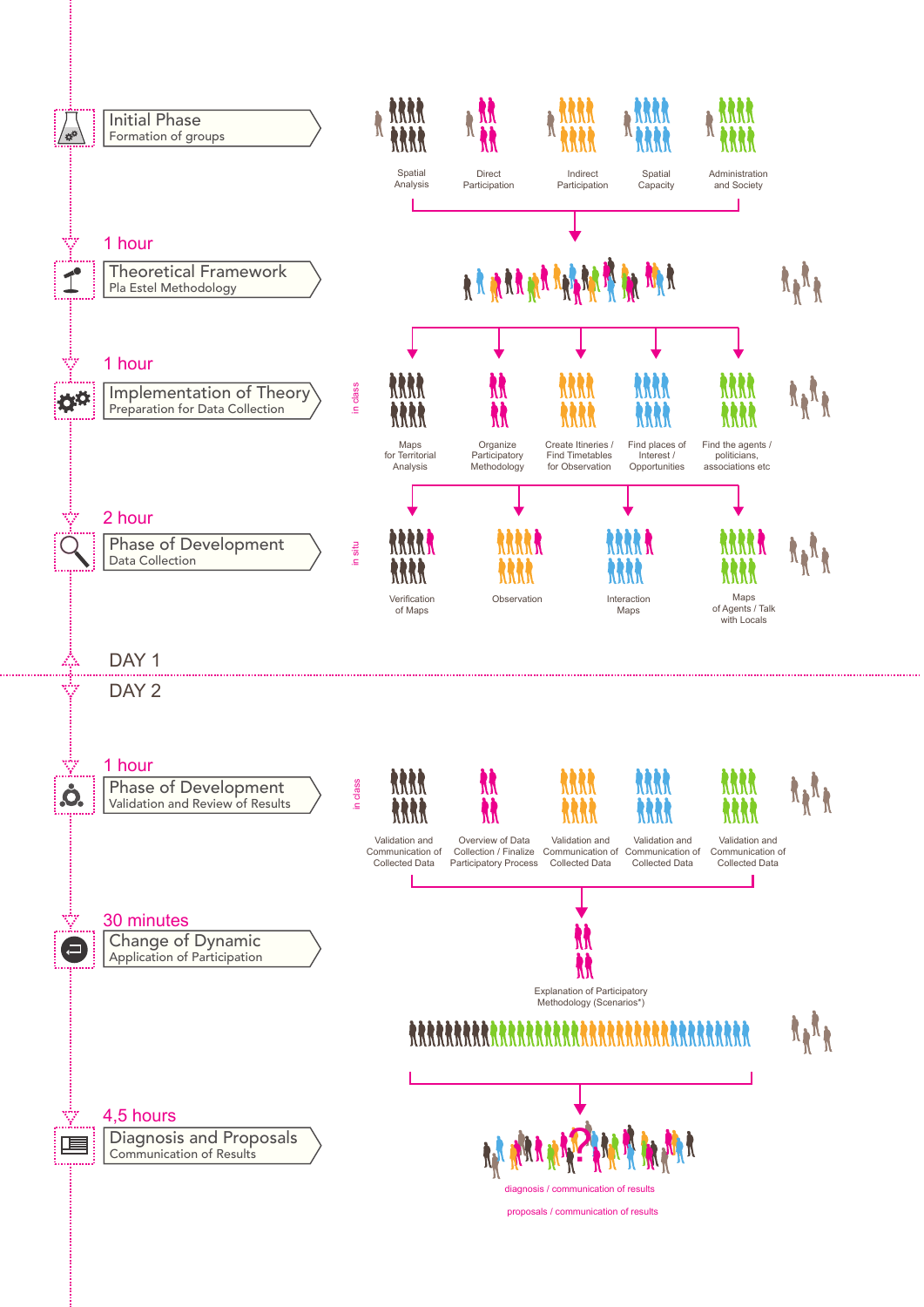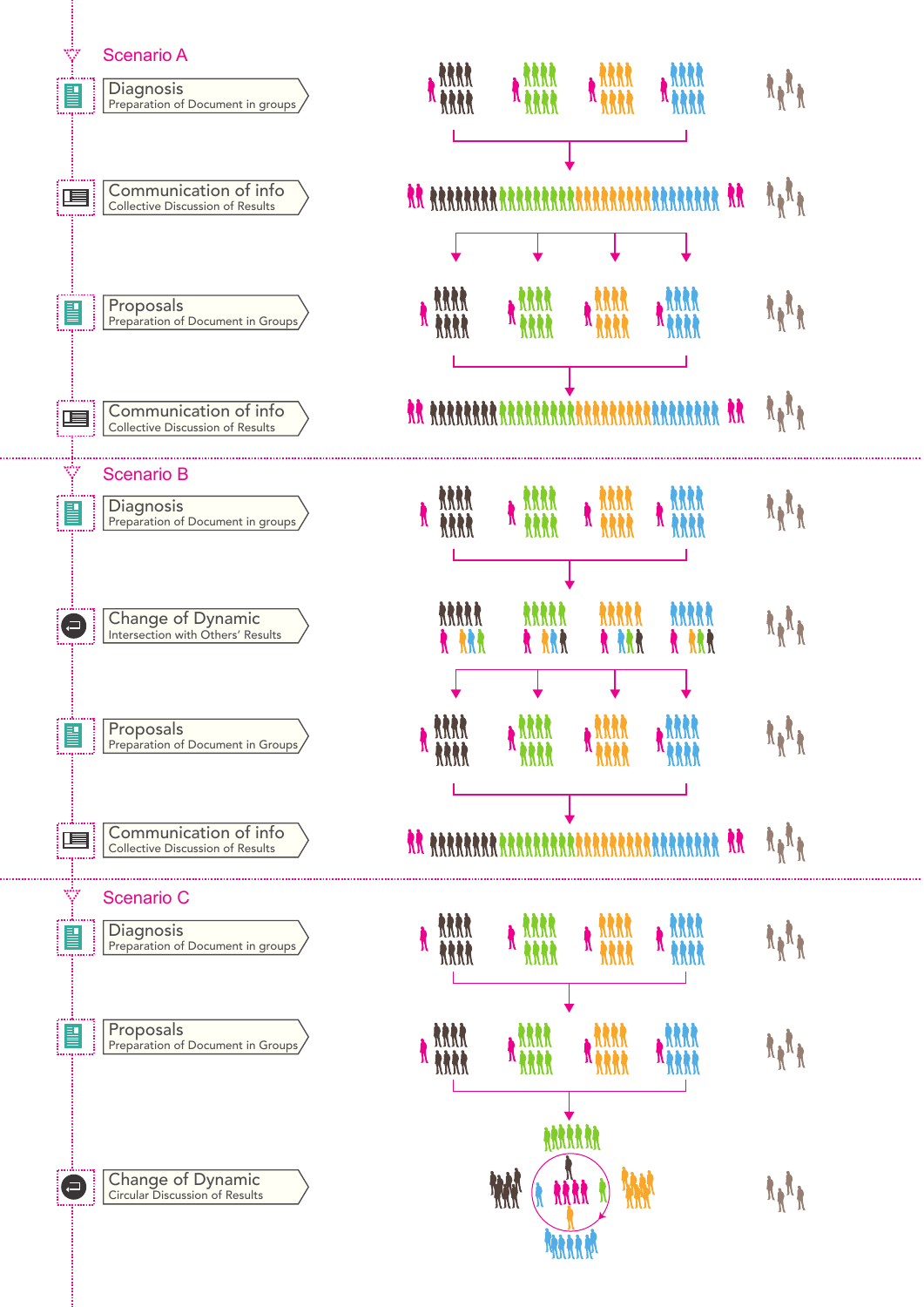

Arnau Boix, Konstantina Chrysostomou

#### **Spatial Analysis** Group

The goal for this group is to get acclimatize with the project area and prepare a thorough spatial analysis that can be useful for the other teams. The communication of the collected information should be able to introduce easily the rest professionals to the context of the area.

- 1. Acquaintance with the territory
- 2. Preparation for data collection
- 3. Fieldwork Data collection
- 4. Communication of collected data
- 5. Discussion of results with the other groups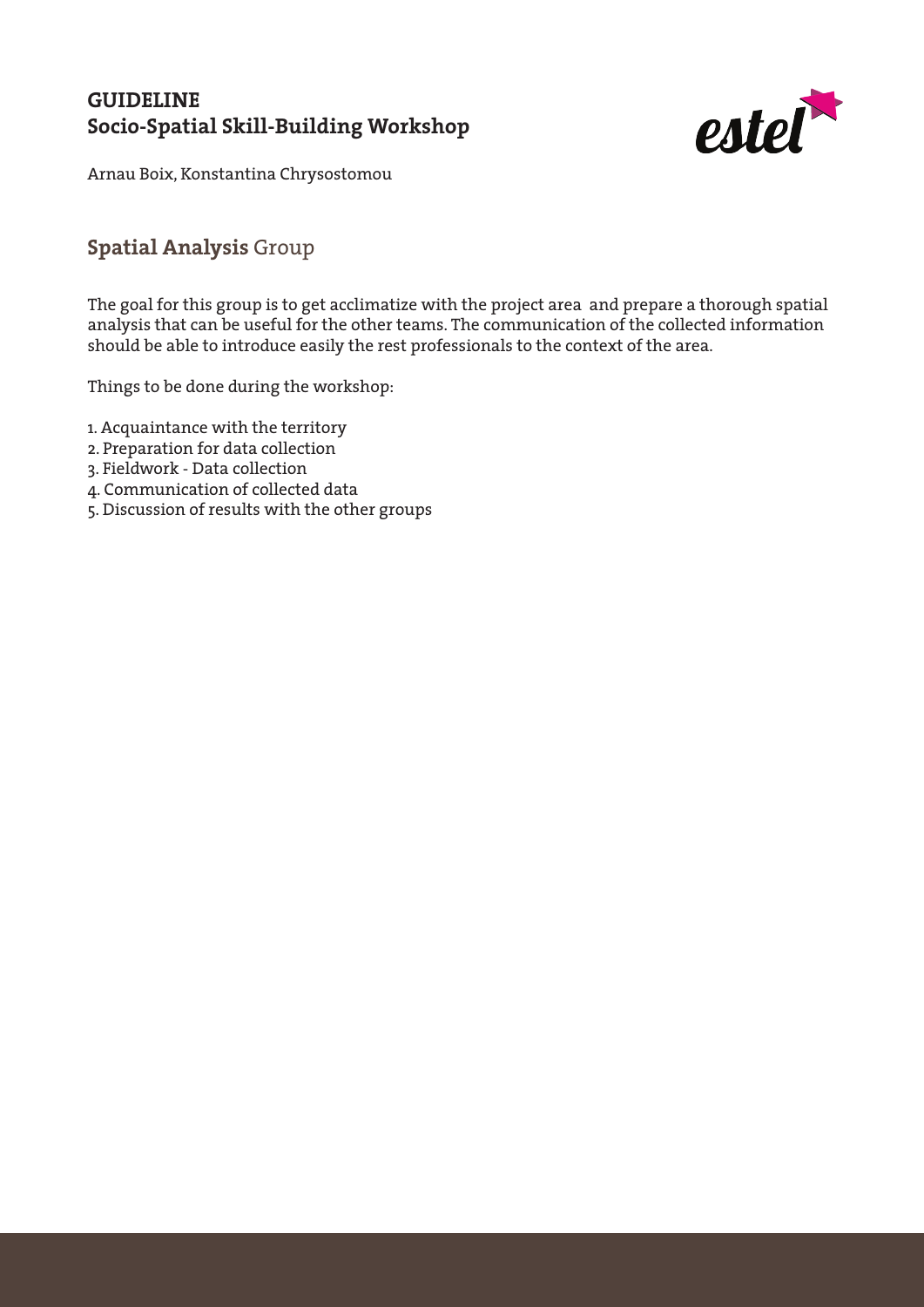

Arnau Boix, Konstantina Chrysostomou

#### **Direct Participation** Group

The goal for this group is to organize the participatory methodology for the second day of the workshop. At the field, each person of the team should follow up a group in order to know what data has been collected and what is missing in order to organize, accordingly, the process.

- 1. Organization of the participatory methodology
- 2. Collaboration with other groups (1 person / group)
- 3. Overview data collection internal work
- 4. Communication of the participatory process
- 5. Supervision of the procedure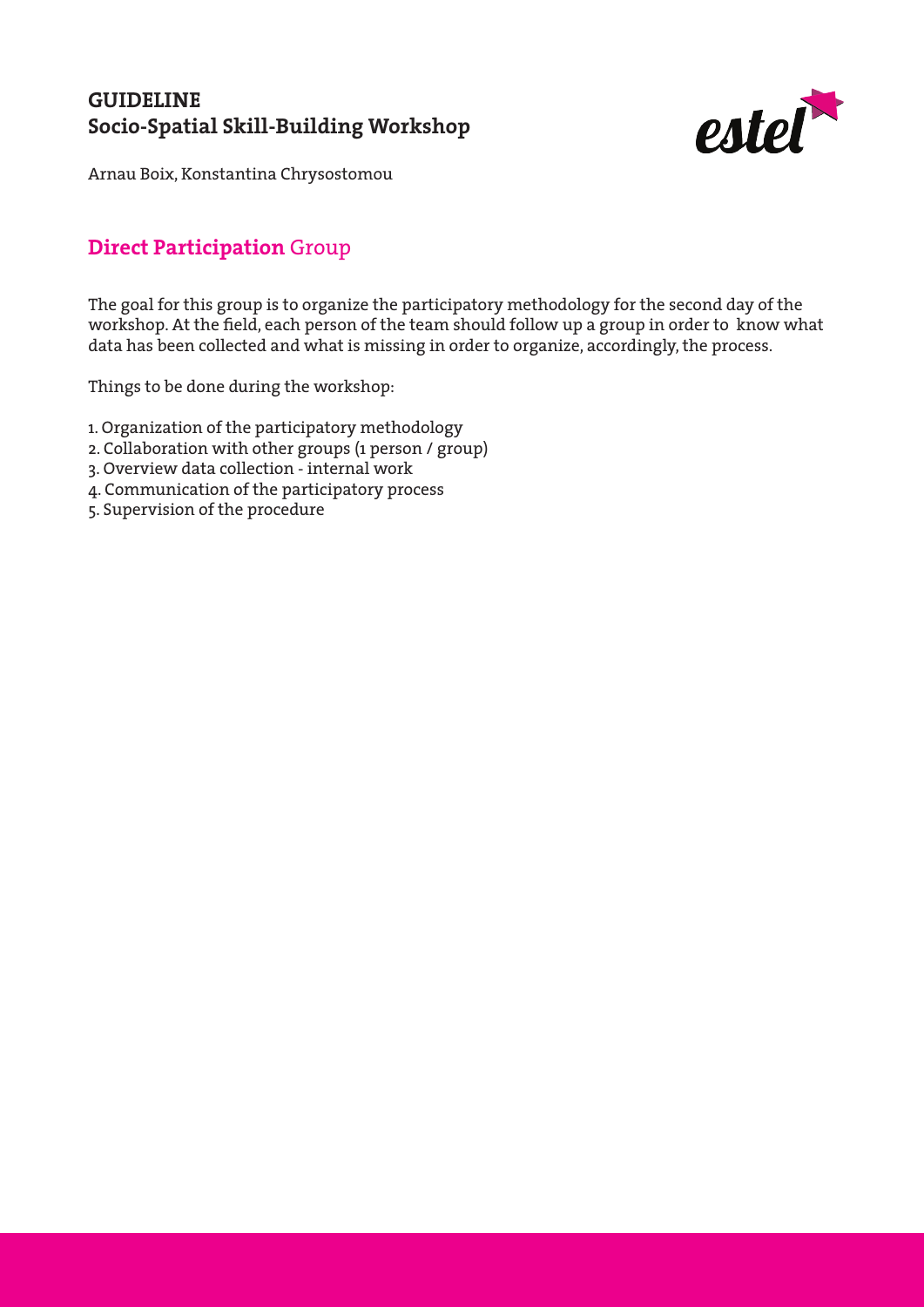

Arnau Boix, Konstantina Chrysostomou

# **Indirect Participation** Group

The goal for this group is to evaluate the quality of the public space through observation. In order this to happen, they should find out the activities that take place and recognize the character of the neighborhood.

- 1. Acquaintance with the territory
- 2. Itinerary planning
- 3. Definition of information that may affect the data collection (timetables, non working days etc)
- 4. Observation
- 5. Communication of the collected data
- 6. Discussion of results with the other groups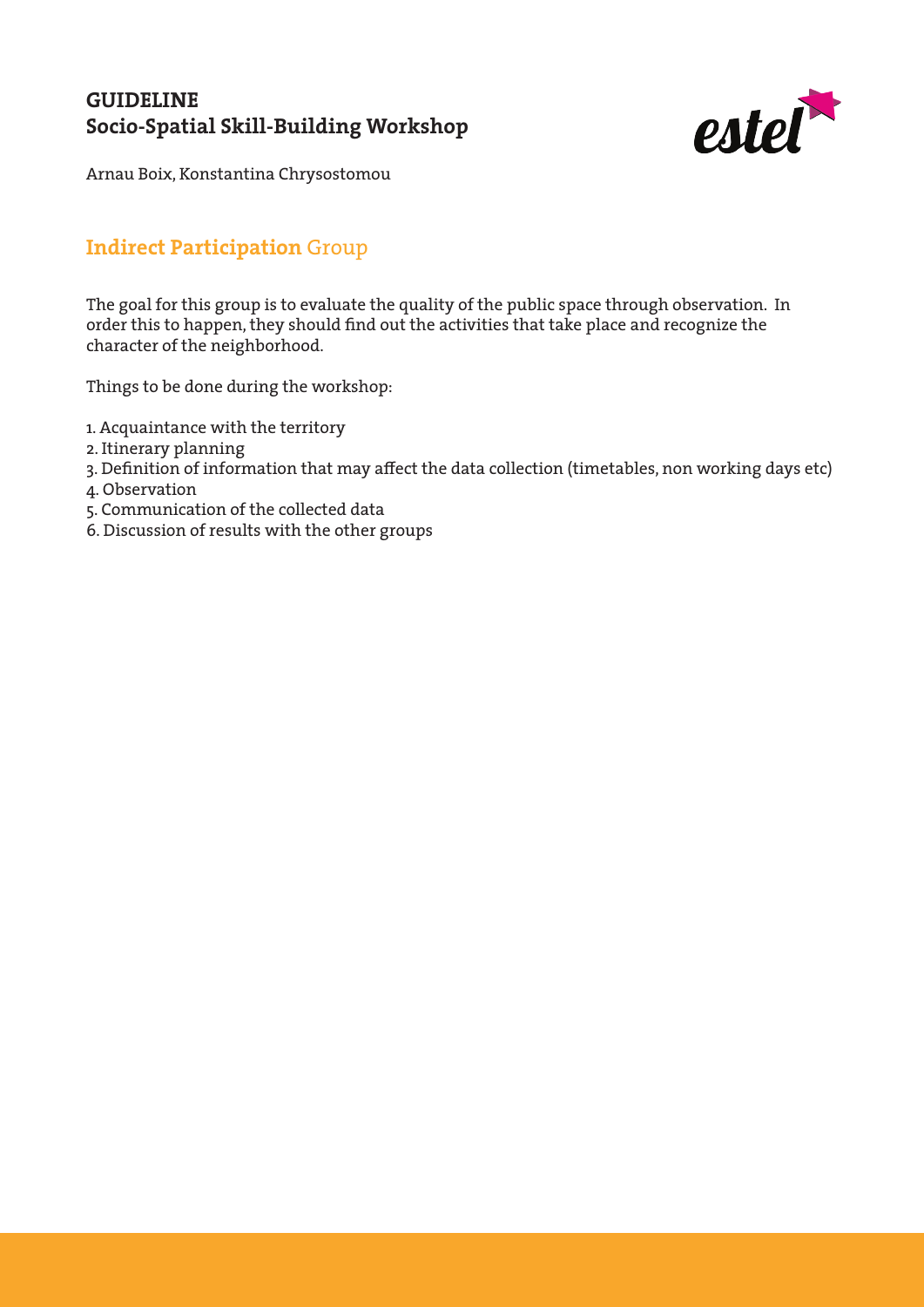

Arnau Boix, Konstantina Chrysostomou

# **Spatial Capacity** Group

The goal for this group is to find the capacity of the public space and the potential interactions depending on the build environment. For the unvealing of the information structures, the investication should happen based on the perception system.

- 1. Acquaintance with the territory
- 2. Preparation for data collection Site selection
- 3. Fieldwork Data collection Observation
- 4. Communication of the collected data
- 5. Discussion of results with the other groups